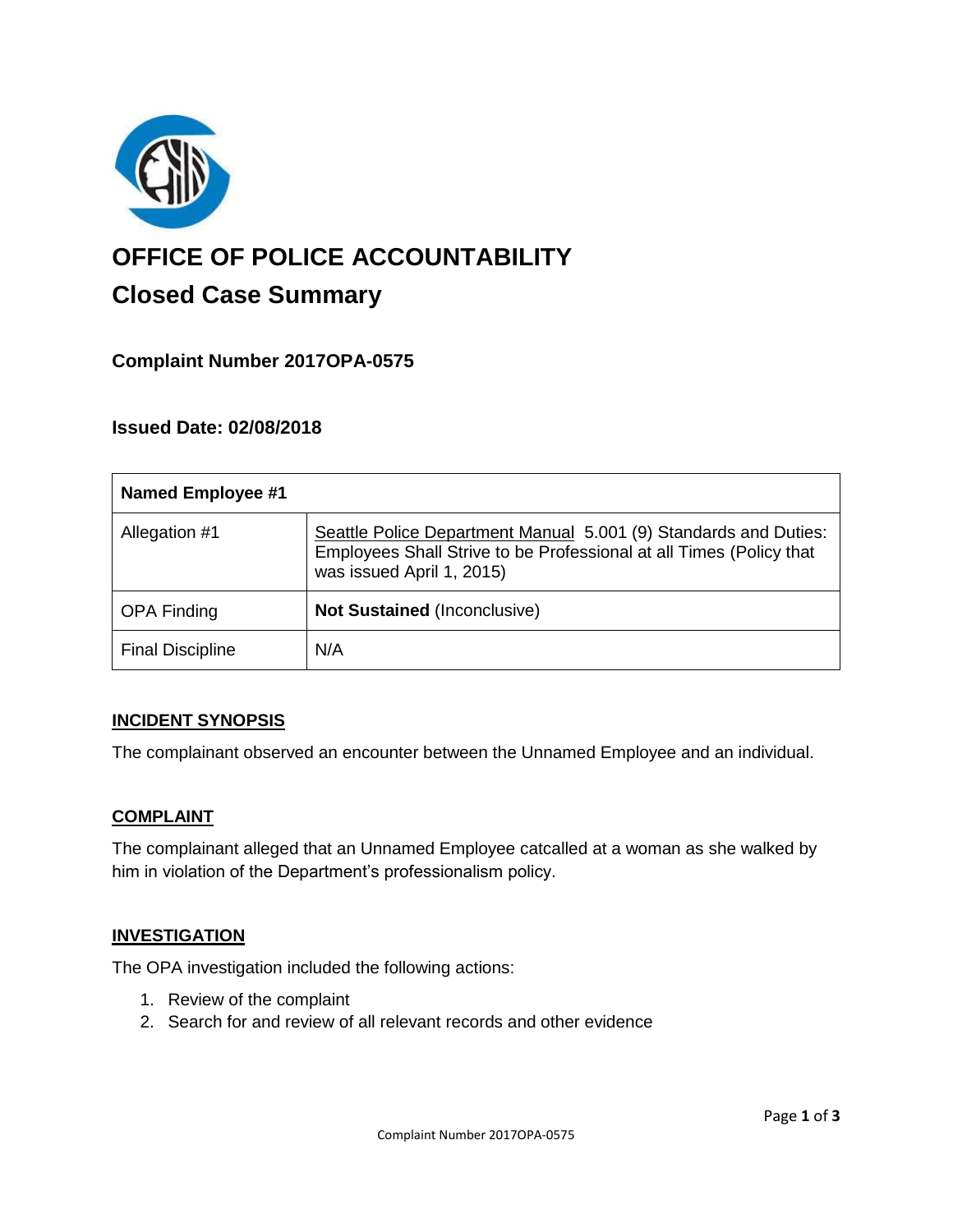## **ANALYSIS AND CONCLUSION**

The complainant alleged that at approximately 12:00 p.m. on June 9, 2017, a male officer wearing a Seattle Police Department (SPD) uniform catcalled at a young Asian female (described as in her early 20's and wearing cream colored yoga pants) while she was walking on the west side of the street on the 900 block of First Avenue. Specifically, the complainant reported that this male officer, who was standing with two other male officers and one female officer, yelled that he really liked the woman's pants and "really liked the way they clung to her body." As the woman walked away, the officer followed up by saying "just like that." The complainant reported that the other officers laughed at the comments. The complainant asserted that all of the officers were wearing black SPD uniforms, but she could not describe any of the officers' appearances sufficiently to allow for their identification. For example, the complainant described the officer who may have made the comments as a white male who was tall and muscular, had short brown hair, but who was otherwise "a generic white guy." However, the complainant could not be certain that this officer even made the comments.

Based on the complainant's account, OPA believed that the officers would have been standing on the southwest corner of the 900 block near the Federal Office Building (located at 909 First Avenue). OPA was also able to narrow the time of the interaction based on the fact that the complainant submitted this OPA complaint no more than 10 minutes after the incident using her cell phone. With this information, OPA attempted to obtain security video footage of the southwest corner but were informed that any such video no longer existed.

OPA further conducted a Records Management System query to determine whether any officers were working in the general location in which the incident occurred. This yielded no results for officers working either on-duty or off-duty. OPA contacted Seattle's Finest Security and Traffic Control and the president of that company confirmed that it had no off-duty officers at that location during the time in question. Lastly, OPA verified that there were no officers assigned to demonstration management details in any area of Seattle on the date in question.

The complainant described that the officers were standing near a patrol SUV. The complainant initially described the SUV as white, but later stated that it could have been blue and that she was not sure of the color. The complainant also initially asserted that a blue sedan may have been parked in the near vicinity, but was ultimately unsure of her recollection. Based on this information, OPA also conducted a GPS search for any Department vehicles parked in that location at the approximate time of the incident. This search, like the others conducted by OPA, yielded no results. However, the OPA Director noted that it was possible that a vehicle was parked in that location and was not logged into its Mobile Data Terminal system, which would prevent the transmitting of a GPS marker.

Ultimately, despite its efforts to do so, OPA was unable to identify the officer who made the disparaging comments, as well as his fellow officers who heard and laughed at those comments. This rude and inappropriate conduct would have violated a number of Department policies, including that concerning professionalism. No person should be subjected to such